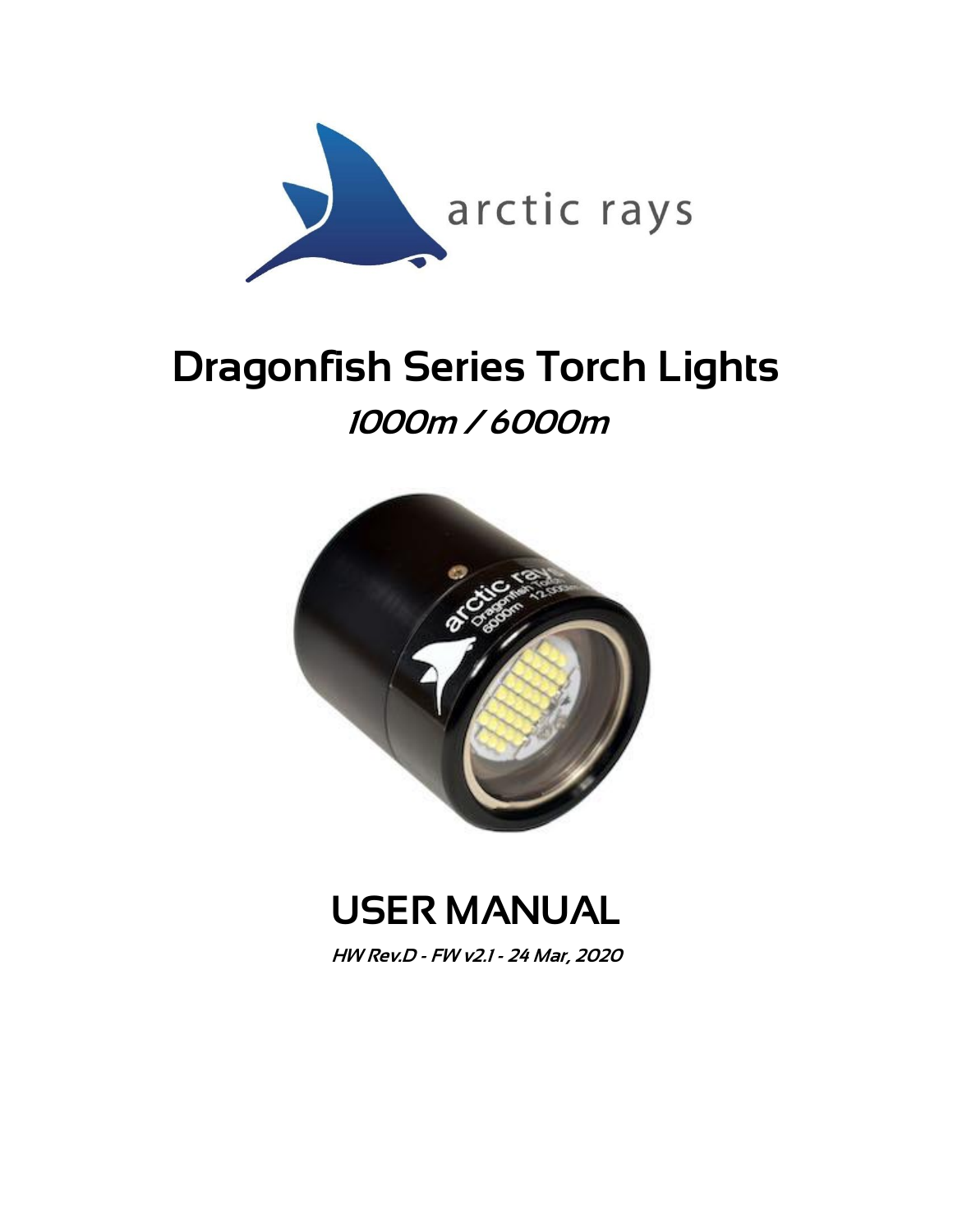#### **I. INTRODUCTION:**

The Arctic Rays Dragonfish Torch Light is a compact, high-output, dimmable continuous-mode LED light, rated for subsea use down to 1000m or 6000m. It is housed in hard-anodized 6061-T6 aluminum, and available with addressable RS232 or RS485 serial communications, or analog 0- 10Vdc dimming control.

| <b>PARAMETER</b>                 | <b>DRAGONFISH T1K</b>                                | <b>DRAGONFISH T6K</b>            |  |
|----------------------------------|------------------------------------------------------|----------------------------------|--|
| Model Number                     | AR101-T1K                                            | AR101-T6K                        |  |
| Depth Rating                     | 1,000m (3,300ft)                                     | 6,000m (19,700ft)                |  |
| Input Voltage                    | $12 - 38$ VDC                                        | $12 - 38$ VDC                    |  |
| Max Power Draw                   | 105W                                                 | 105W                             |  |
| Dimming Control                  | RS232 or Analog 0-10Vdc                              | RS232 or Analog 0-10Vdc          |  |
| <b>Output Lumens</b>             | 10,000 lm (Vin > 20V)                                | 10,000 lm (Vin > 20V)            |  |
| Color Temperature (CCT)          | 2700K-6500K                                          | 2700K-6500K                      |  |
| Color Rendering Index (CRI)      | 70 min (optional 80 min)                             | 70 min (optional 80 min)         |  |
| <b>Static Color Options</b>      | Far Red (730nm)                                      | Photo Red (660nm)<br>Red (625nm) |  |
|                                  | Red-orange (612nm)<br>Amber (590nm)<br>Green (525nm) |                                  |  |
|                                  | <b>Blue (470nm)</b><br>Deep Blue (455nm)             |                                  |  |
| Beam Angle (FWHM)                | $100^{\circ}$                                        | $100^{\circ}$                    |  |
| Beam Angle with Optional         | $65^\circ$                                           | $65^\circ$                       |  |
| Lens                             |                                                      |                                  |  |
| <b>Window Material</b>           | Acrylic                                              | Sapphire                         |  |
| <b>Housing Material</b>          | Aluminum, 6061-T6, AHC Black                         | Aluminum, 6061-T6, AHC Black     |  |
| Size                             | 78mm L x 70mm dia (flood)                            | 78mm (L) x 70mm dia (flood)      |  |
|                                  | 84mm L x 70mm dia (narrow)                           | 84mm L x 70mm dia (narrow)       |  |
| Weight                           | 600g (air), 318g (sw)                                | 700g (air), 420g (sw)            |  |
| Operating Temp.                  | $-10^{\circ}$ C - 40°C                               | $-10^{\circ}$ C - 40°C           |  |
| <b>Standard Connector Pinout</b> | <b>Serial</b>                                        | <b>Analog</b>                    |  |
| (Impulse LPMBH-4-MP)             | $1:$ GND                                             | $1:$ GND                         |  |
| *MCBH-4-MP optional              | $2: +V$                                              | $2: +V$                          |  |
|                                  | 3: RS232 RX(IN) or RS485(A)-                         | 3: Analog GND                    |  |
|                                  | 4: RS232 TX(OUT) or RS485(B)+                        | 4: Analog Dim (0-10V)            |  |





8-32 UNF  $\Psi$  0.25"

*\*Narrow beam increases length by 0.25" (6mm)*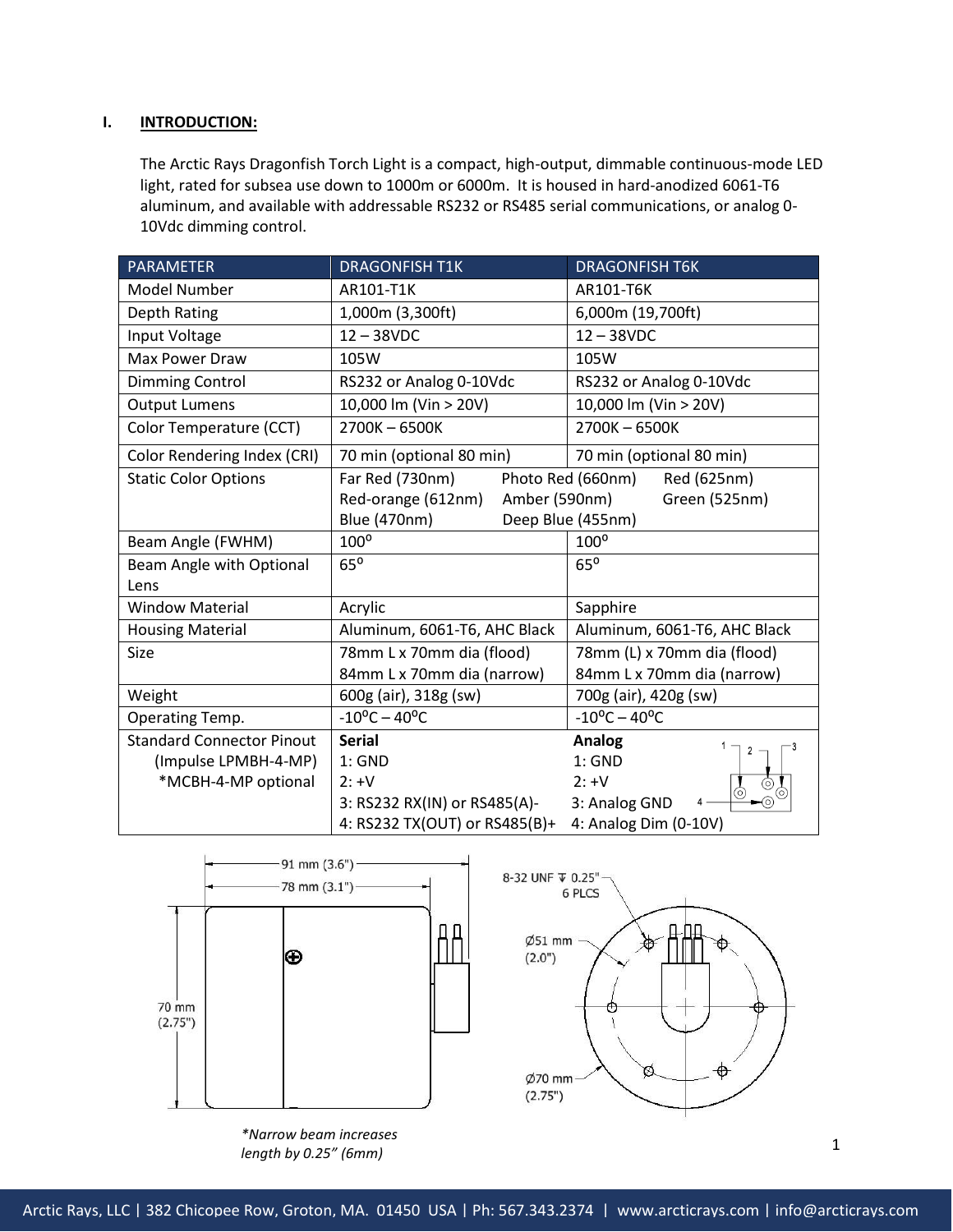## **II. SETUP**

- **Mechanical:** The Dragonfish Torch light may be clamped on its diameter or held from any of the 6x 8-32 UNF threaded holed on its back face. It is recommended to use Ultra Tef-Gel on any threaded fasteners to prevent corrosion. Do not suspend the DFT from its connector.
- **Power:** The Dragonfish Torch light should be powered from a 24Vdc nominal power source (12-38V tolerant). The DFT does not require a regulated supply, as it has its own internal voltage regulators, but current draw and performance may vary when using supplies near the edges of the input range.
- **Communications:** Dragonfish Torch communicates via serial port using either a RS232 or two-wire RS485 protocol (configured at the factory when ordered), running at **19200bps, 8- N-1-N**. For both serial types, a single host serial port may be used with up to 255 lights sharing the same two wires. Each unit is assigned a unique soft-address (0-254), and behaves as a slave device on the network. That is to say, it is always listening, but will only obey and respond to commands or queries from the master (host PC or control box), when the command matches its address. It is important that devices on the same serial port do not share the same address, or collisions will result. Address 255 is reserved as a "broadcast" address (all receive). Address 0 is the default address.
- **Network Termination:** In multi-drop serial networks, termination resistor(s) are often required to ensure reliable communications over extended distances. Dragonfish Torch has its own internal termination resistors that can be enabled or disabled through a serial command (discussed later).

It is possible to operate without proper termination, especially at the relatively low baudrate of 19200bps, but if communications problems are experienced, you may need to enable or disable termination resistors in one of the lights in the network, or on the host computer.

 **Thermal Protection:** It is recommended to only operate Dragonfish Torch lights in water, and never in air for longer than 1 minute. However, the DFT light does contain thermal selfprotection circuitry which will shut it down in the event of overheating. DFT monitors the temperature of its LED array and internal electronics continuously, regardless of the state of host serial communications. If the unit overheats, the main light array will be shutdown, the RED diagnostic LED will turn on, and the appropriate overtemp flags will be set to 1 in the serial status message (see serial protocol). The image below shows an overheat condition.



Diagnostic LED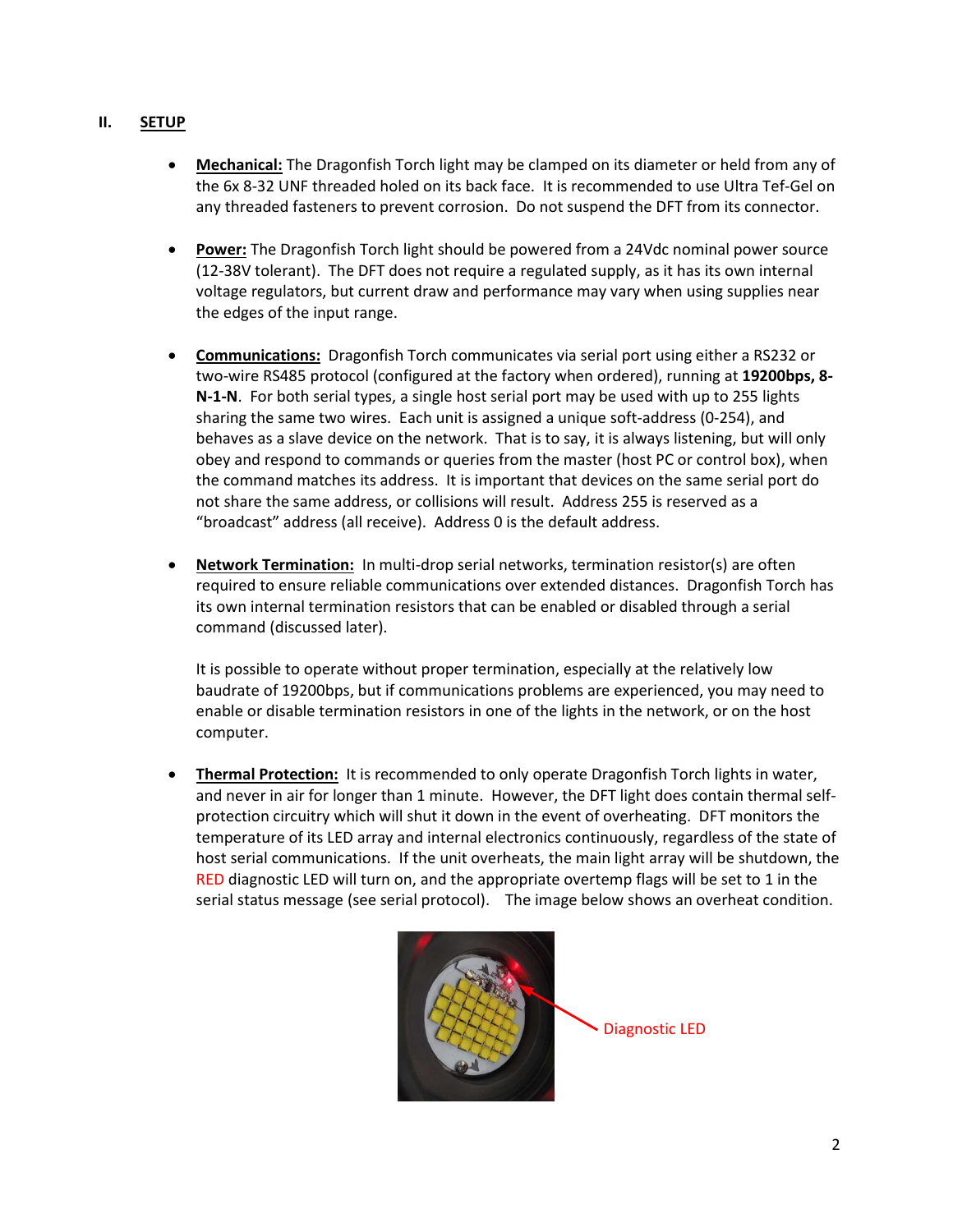#### III. **SOFTWARE CONTROL**

The Dragonfish Torch light comes with a Windows-based application which provides a basic graphical user interface (GUI) for setting-up and controlling DFT units. While multiple devices can be present on the same port, the GUI only controls one at a time.

To install, ensure that your computer is running Windows XP (SP3) or newer, and run the "setup.exe" program included with your product. Open the application from the start menu or desktop shortcut. The application screen is shown below.

| Dragonfish Control                                       |                               |                                      | $\times$                            |  |
|----------------------------------------------------------|-------------------------------|--------------------------------------|-------------------------------------|--|
| <b>Arctic Rays</b><br><b>Dragonfish Lighting Control</b> |                               |                                      |                                     |  |
| <b>Serial Port</b>                                       | <b>Dest Address</b>           | <b>New Address</b>                   |                                     |  |
| ½ COM1                                                   | $\frac{255}{10}$<br>$\lbrack$ | $\sqrt{2}$                           | <b>SET</b>                          |  |
| Comms<br>50<br>Rate (ms)                                 |                               | <b>Terminator</b><br><b>Disabled</b> | <b>Streaming</b><br><b>Disabled</b> |  |
| <b>Thermal</b><br><b>Protection</b>                      | LED<br><b>Temp</b>            | <b>Driver</b><br><b>Temp</b>         | <b>DC Conv</b><br><b>Temp</b>       |  |
| <b>Brightness Level (%)</b>                              |                               |                                      |                                     |  |
| $100 -$                                                  | $\frac{1}{x}$<br> 43          | <b>Dimming</b><br>Freq (kHz)         | $\frac{2}{x}$ 44                    |  |
| $90 -$                                                   |                               | <b>Brightness</b>                    | 100                                 |  |
| $80 -$                                                   |                               | Limit (%)                            |                                     |  |
| $70 -$                                                   |                               | Power-Up                             | $\frac{1}{2}$ o                     |  |
| $60 -$                                                   |                               | <b>Brightness (%)</b>                |                                     |  |
| $50 -$                                                   | 4.                            |                                      |                                     |  |
| $40 -$                                                   |                               |                                      |                                     |  |
| $30 -$                                                   | <b>Reply Messages</b>         |                                      |                                     |  |
| $20 -$                                                   |                               |                                      | Λ                                   |  |
| $10 -$                                                   |                               |                                      |                                     |  |
| $0 -$                                                    |                               |                                      | $\checkmark$                        |  |

 **Communications Settings:** Before attempting to communicate with the DFT, verify the serial port and destination address for the unit you are trying to communicate with are correct. Address "255" is considered "broadcast" and will be answered by all devices. Use address 255 when setting up a new unit, or when only one unit is connected to the port and you are unsure of its address. Address 0 is default.

To change the address of a unit, set the "New Address" field, verify that the destination address is correct, and press the "SET" button.

To enable/disable the serial termination resistor, toggle the "Terminator" button. Its color and text will indicate the current state of the resistor (GREEN = enabled). Terminators are disabled by default.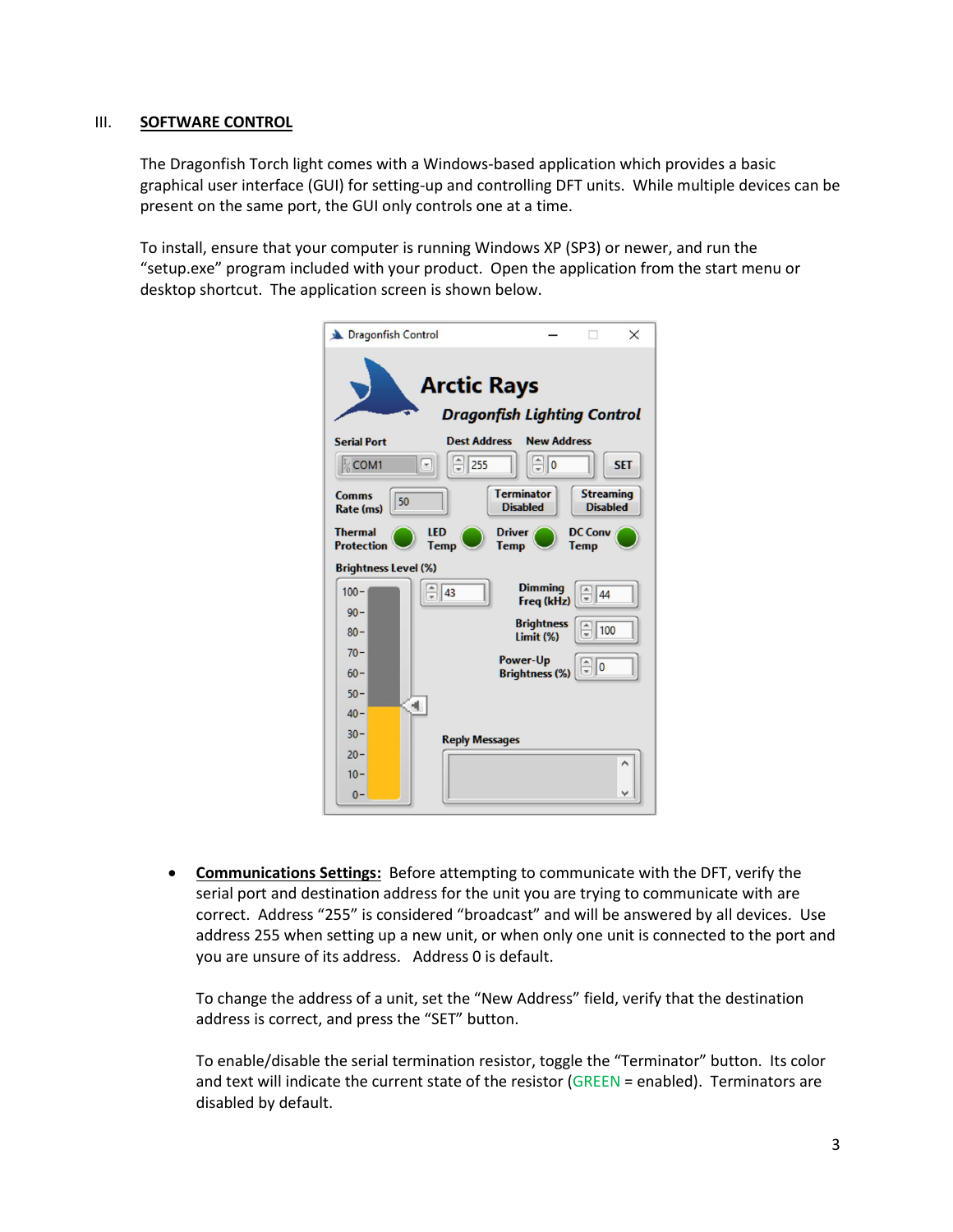To enable/disable continuous output of status data, toggle the "Streaming" button. Its color and text will indicate the current state of the resistor (GREEN = enabled). Streaming is disabled by default.

Device address, streaming, and termination settings are stored in non-volatile memory and retained after power cycle.

- **Brightness Slider:** The brightness level of the DFT light can be changed using the slider or numeric control field, from 0-100%. This setting is NOT retained after power cycle.
- **Fault Indicators:** There are several green/red indicators which show over-temperature faults and the status of the internal thermal self-protection feature. If an over-temperature indicator displays RED, the DFT light will not operate, and its diagnostic LED will be lit.
- **Dimming Frequency:** This sets the PWM frequency used for LED light dimming. Default is 44kHz. This setting is retained after power-cycle.
- **Brightness Limit:** This sets the maximum brightness level allowed by the DFT light. Default is 100%. This setting is retained after power-cycle.
- **Power-Up Brightness:** This sets the brightness level used on power-up. Default is 0% (OFF). In the case where the DFT is used without serial control, this parameter can be used to set the brightness level for ON/OFF operation. This setting is retained after power-cycle.
- **Reply String:** This field shows the text of the replies from the DFT to commands issued by the GUI program, and any streaming messages.
- **Rate:** This field shows the DFT communications update rate in milliseconds.

## **IV. SERIAL COMMUNICATIONS PROTOCOL:**

The protocol explained below can be used for 3<sup>rd</sup> party devices to communicate with and control Arctic Rays Dragonfish Torch Lights. The DFT communicates via multi-drop RS232 or half-duplex (two-wire) RS485, at *19200bps, 8-N-1-N*. All DFTs are considered "slave" devices. This is to say, they will not obey or reply to any commands from the master (host computer or controller) unless they are properly addressed.

All commands are sent as ASCII text, begin with the '\$' (0x24) character, and should be terminated by a line feed <LF> (0x0A). The command format is a comma-delimited string:

#### **"\$Address,Cmd,Param1,…ParamN<LF>"**

Where "Address" is the destination address, "Cmd" is the command from the host, and "param1…N" are the command parameters (if needed). Normal addresses are 0-254 (default is 0). Address 255 is reserved as a "broadcast" address, and will be obeyed by all units on the port.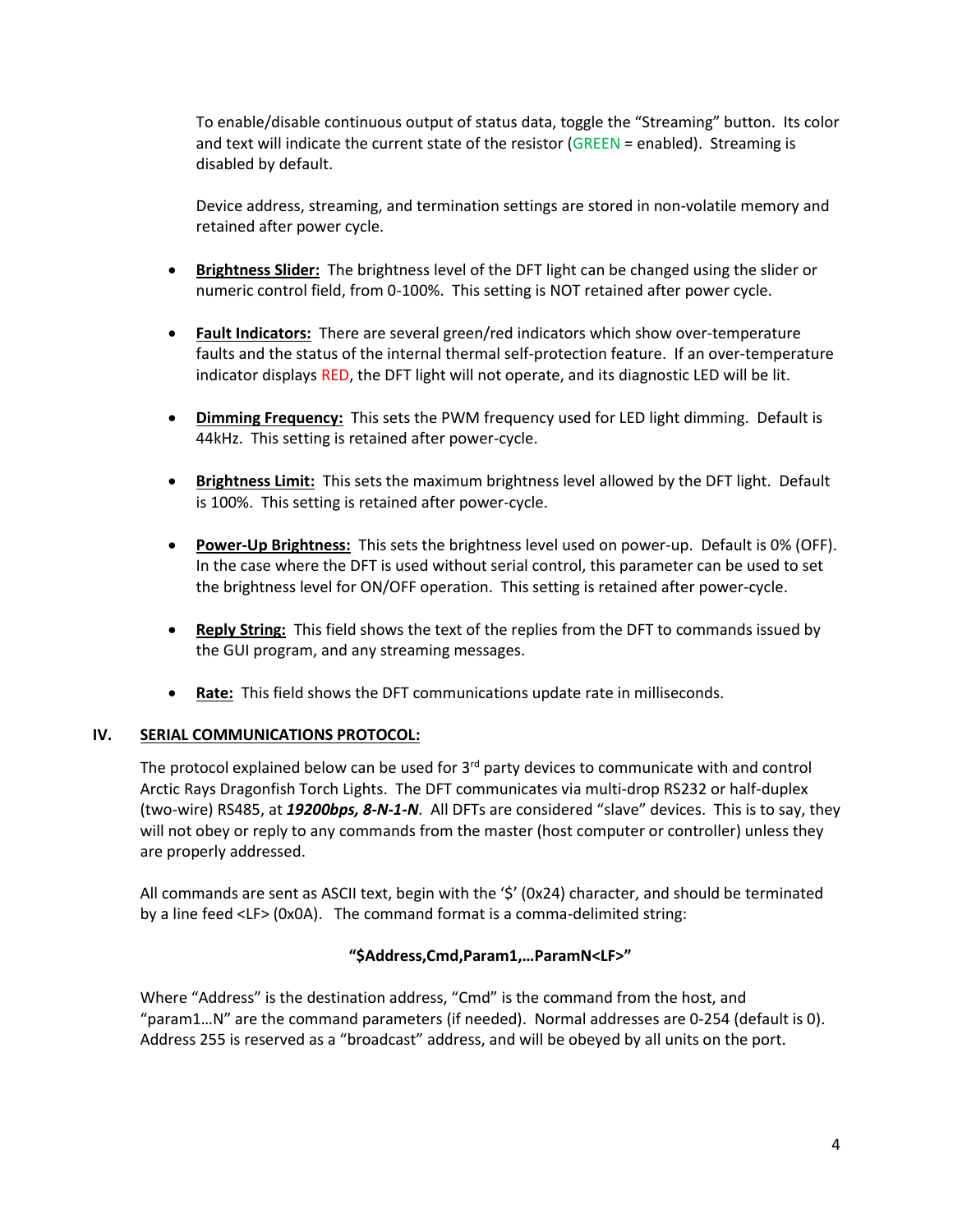Normal replies are comma-delimited, begin with the '#' (0x23) character, followed by the address of its origin, the reply type, and the message content. No replies will be issued after broadcast commands. The format is as follows:

#### **"#Address,Type,Message<LF>"**

#### **COMMAND LIST:**

**"?": GET STATUS.** Return all current parameters.

*EXAMPLE COMMAND: "\$1,?<CRLF>" REPLY FORMAT: "#Address,?,Brightness,Flags<LF>"*

#### **Where the reply fields are…**

**"#":** This is a reply message. **"Address":** Address of the unit replying **"?**": The command type being replied to (status) **"Brightness":** Current brightness level (0-100%) **"Flags":** ASCII-encoded Hexadecimal value that indicates errors (0x00 = All OK).

| Bit 0: Thermal protection disabled |
|------------------------------------|
| Bit 1: LED array overtemp          |
| Bit 2: Driver circuit overtemp     |
| Bit 3: DC Converter overtemp       |
|                                    |

**"s": SETTINGS.** The settings command returns all stored settings as follows:

*EXAMPLE COMMAND: "\$1,s<LF>" REPLY FORMAT: "#Address,S,Term,Start,Lim,Freq<LF>"*

#### **Where the reply fields are…**

**"#":** This is a reply message. **"Address":** address of the unit replying **"S**": The message type (settings) **"Term":** State of the serial termination resistor (0=disabled, 1=enabled) **"Start":** Start-up brightness level (0-100%) **"Lim":** Brightness limit (0-100%) **"Freq":** PWM Dimming Frequency (kHz)

**"b": SET BRIGHTNESS.** This command sets the brightness level of the torch light from 0-100% (off to max). The second parameter tells the light to store the setting as the new power-up brightness or not (1=save, 0=do not save). Reply is a status (?) message.

#### *EXAMPLE COMMAND: "\$1,b,65,0<CRLF>"*

**"p": SET POWER-UP BRIGHTNESS.** Sets the desired power-up brightness level (default is 0 = off). This allows the light to operate at a fixed setting whenever it is powered-up, without any further